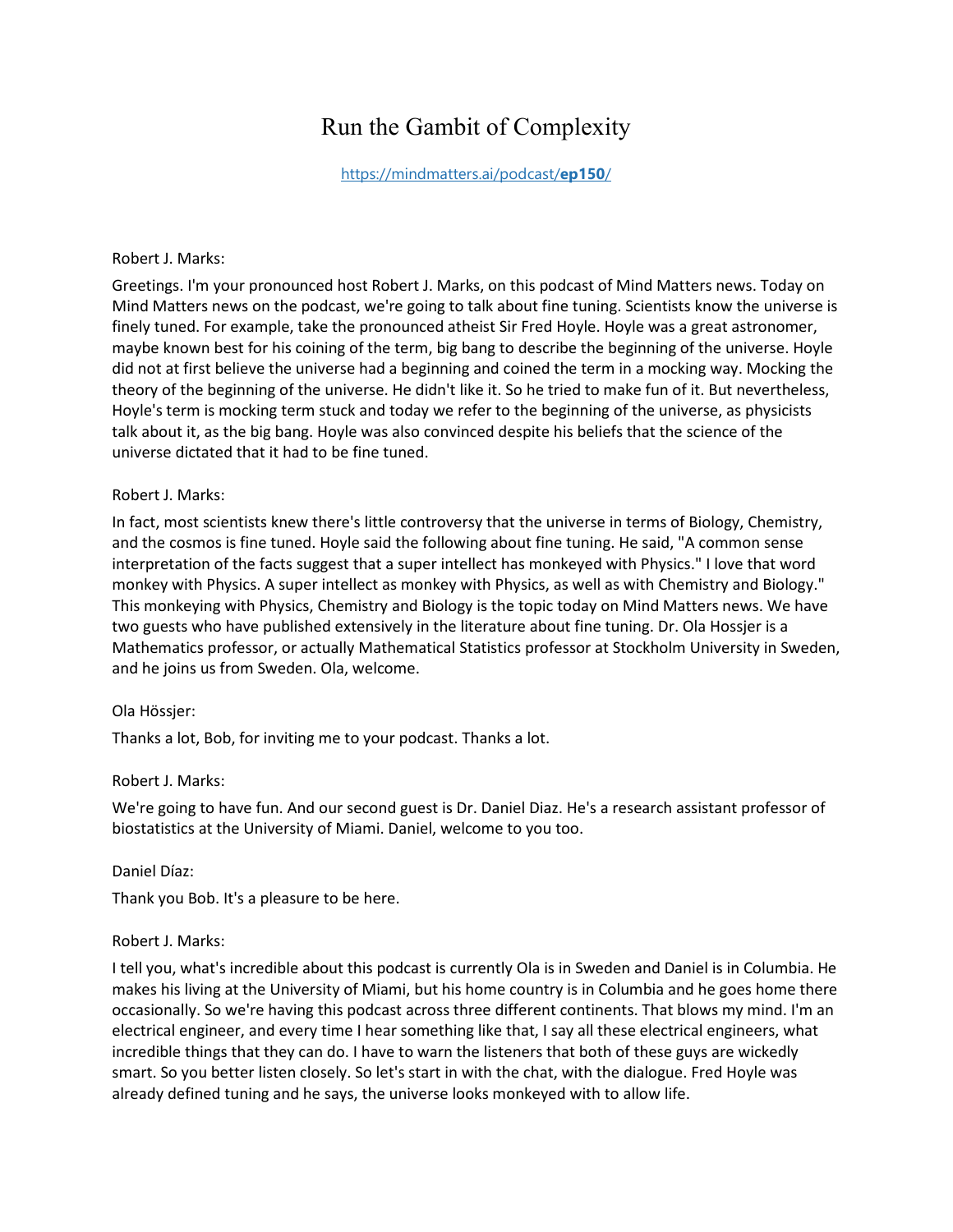Now he's not the only one. Hoyles, one among many physicists who see fine tuning in the cosmos. The famous physicist Freeman Dyson said, "The more I examine the universe and study the details of its architecture, the more evidence I find that the universe in some sense must have known we are coming." Now, the interesting thing about the fine tuning universe is there are different ways to measure the fine tuning of the universe, to put numbers to it that makes sense to us. And the three of us Ola, Daniel, and I agreed on a list of different ways that fine tuning can be measured. And we want to go through these and discuss each one in turn. The first one is something called active information. Now, Daniel has published quite a bit in terms of active information. Daniel, could you give us a definition of active information and explain why it can be used as a measure of fine tuning?

# Daniel Díaz:

Okay. Yes Bob. So let me start with how active information was born as a concept in the scientific literature, and maybe to do that, it is better to talk first about the No Free Lunch theorems. These are actually very famous results in evolutionary algorithm, assigning computer science and machine learning. And the No Free Lunch theorems say that in a big space, you can think of it as if you were shooting to some small target in a big wall. If you start looking at that target at random, then you're not going to do better than end up in a blind search. That is you can have your target in different parts, maybe of the big wall. And when you're looking for it with any algorithm on average, you're not going to do better than a uniform search or a blind search. So active information was introduced in order to measure the amount of information that the algorithm is infusing in order to get to a target, the probability better than just that given by a blind search.

# Robert J. Marks:

Yeah. The No Free Lunch theorem basically says as I understand that, you have no beforehand knowledge of any domain expertise of finding the target. So you have nothing that guides you, and if you have nothing that guides you, I would say the No Free Lunch theorem says that, one technique can be used to find the target as well as any other technique. Right?

Daniel Díaz:

Yep.

#### Robert J. Marks:

Okay. So that's a fair way to say it. One of the examples I think about is Formula 409... Ola, do you have Formula 409 in Sweden?

#### Ola Hössjer:

No, I haven't heard of it, actually. That sounds interesting.

#### Robert J. Marks:

It's interesting. It's a bathroom cleaner in a spray bottle. And the reason they call it Formula 409, it's very, very popular in the United States. And how about Columbia, do they have it down there?

Daniel Díaz:

Nope. I haven't heard about it.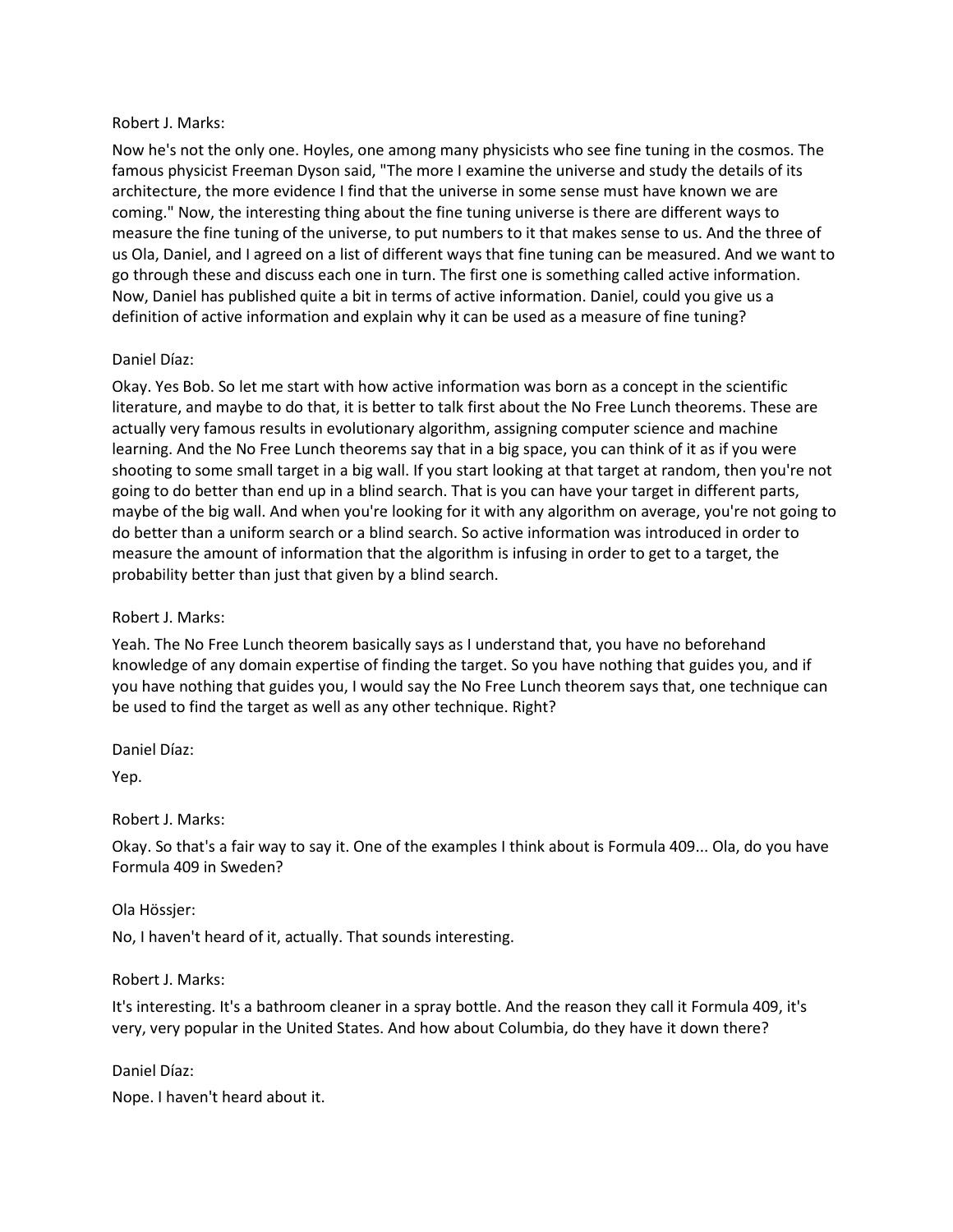Okay. The reason it's popular, it works really, really well. But it's called Formula 409 because it took 409 efforts to create Formula 409. 409 experiments before they got the final solution perfected, at least to the point where they thought it was commercially viable.

# Robert J. Marks:

So the thing is, is that these trials were done by somebody with a background in Chemistry. And so you had this domain expertise that went in. Now, imagine that you went in and you had no knowledge about what was happening. You didn't know anything about Chemistry, you didn't know about anything. Vinegar might work as well as water, as sulfuric acid in doing these things. If somebody came out with no domain expertise, no background in Chemistry, we would be calling that formula 5,623,000 or something like that because the domain expertise simplifies things. But the No Free Lunch theorem as I understand it, pre-assumes that there's no a priori information. And that's a very important distinction. So, okay, Daniel. Okay. So that's good. How did I do?

#### Daniel Díaz:

Great. You did great. So let me compliment that because your question actually, was the relation of active information to fine tuning?

Robert J. Marks:

Yes.

# Daniel Díaz:

And I want to compliment that point. You think that just as in this example of the big wall, let's call it. This big wall is going to be called formally a space. And the small target is just similar to what is happening in cosmological fine tuning. Cosmological fine tuning says that actually the laws of nature and the constants in the standard models of Physics, mostly in various small intervals, such that life can exist. And those intervals actually need to have more probability too. So the point here is that there is an easy analogy in mind that comes from the small target in the big wall to the small interval among all the set of possible numbers that the constant can take. So there is this relation between fine tuning and search problems. They look for targets in computer science. And with that analogy in mind, we can use some tools of search problems, like active information in order to measure also fine tuning.

# Robert J. Marks:

And you get a number there. What's the number that you get out of active information? You get actually a numerical measure, right?

# Daniel Díaz:

Yes. We have some numerical measures, but those numbers are going to change in different settings and different strategies for different values that you're also considering.

#### Robert J. Marks:

Okay. I think that the units for active information is bits. Is that right?

Daniel Díaz: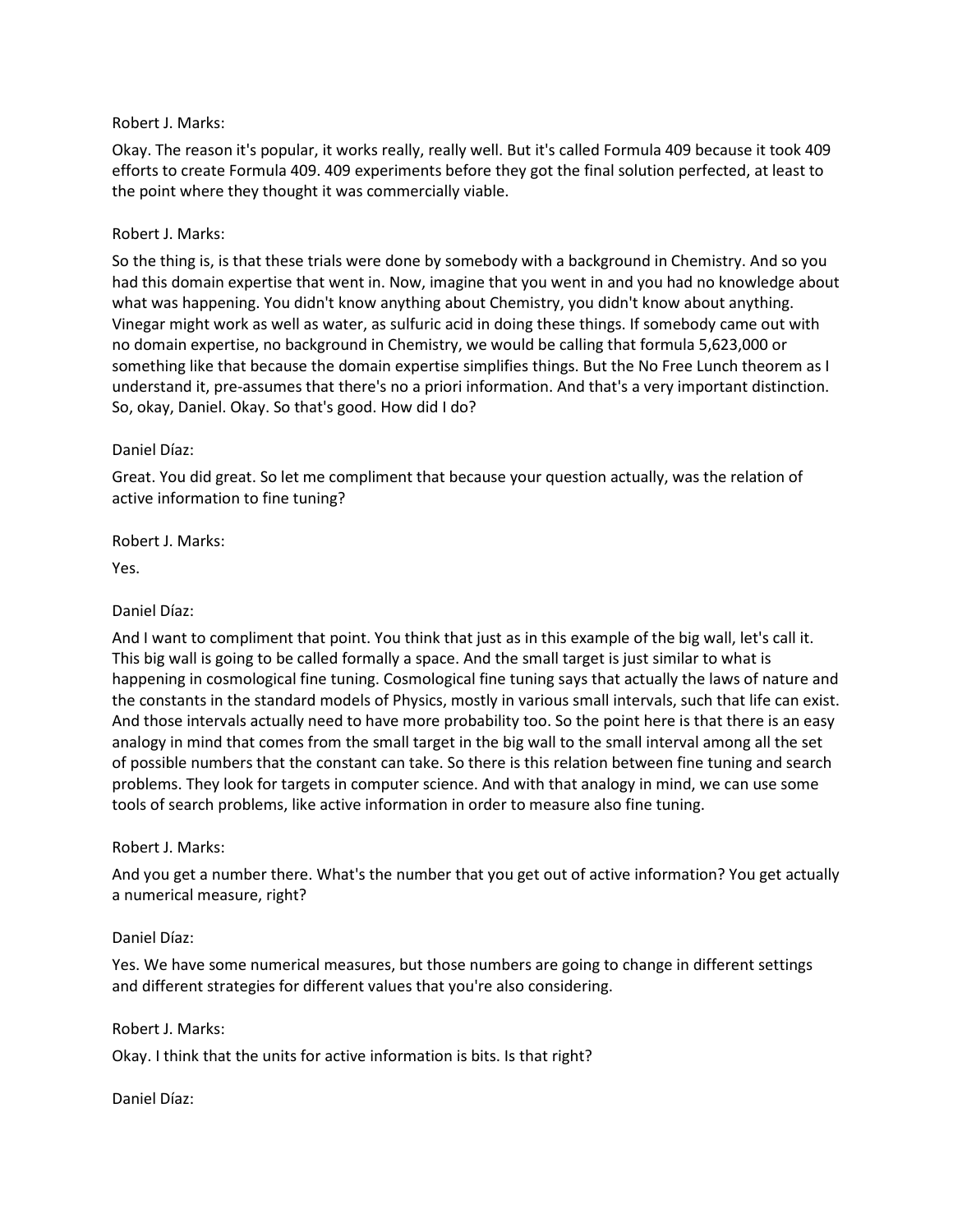So you're meaning the units in which it is measured? Yeah, it is measured usually in bits, just like we do usually for computation, and two, we do the same in general for measuring active information in any setting. So the units are not important. It's like measuring length in terms of kilometers or miles. You can make easy conversions from one to the other. And you can, for instance, change from bits to something that is called knots, which is a different way of measuring information. But in the end, the important thing is that from the beginning you are clear on what is the measuring that you're using and keep it constant along the whole process.

# Robert J. Marks:

Okay. One of the things that you mentioned, Daniel is this idea of intervals, and I know that Ola, and you and I have done work on not just talking about the interval of fine tuning, but a probability measure of fine tuning and the difference between them and why one is the better. Ola, could you talk about?

# Ola Hössjer:

Yes. And that's a very good question because we have some process that generates outcomes and it could be the generation of generating the universe by some mechanism, where it could be also in Biology, generating a protein by some evolution or algorithm or something. And as you said, we have a target that could consist of a certain region or a certain interval within this overall space of possible outcomes. And as Daniel said, when we talk about the origin of the universe and look at a particular constant of nature, it's only a very small life permitting interval for that constant of nature that corresponds to universe that it meets life.

# Ola Hössjer:

So, in that case, we could say that these small life permitting interval, as Daniel said, is the target of this process that generated our universe. And then, so we have a small interval and then we would say, what is the probability that this process of generating this constant of nature, what is the probability that... If we think of this process as random in some way, what is the probability that this constant of nature falls within the life permitting interval?

# Ola Hössjer:

And then intuitively we think that a smaller life permitting interval would correspond to small probability of ending up there. Whereas the large life permitting interval would correspond to a large probability of ending up there.

Robert J. Marks:

But you've shown that this isn't true, right?

# Ola Hössjer:

Not necessarily. Because it depends on the various possibilities of this random outcome of generating the universe. And that's called the statistical distribution of that constant of nature that comes out from how the universe, and in particular, this constant of nature how it was generated. So in principle, it could be the case that the distribution is completely within this small life permitting interval. And then the probability would be one of ending up with a life permitting universe. At least when we talk about this particular constant of nature. And in the same way, it could be the case that we have a very large life permitting interval, but this distribution is completely outside of it. And then still the probability is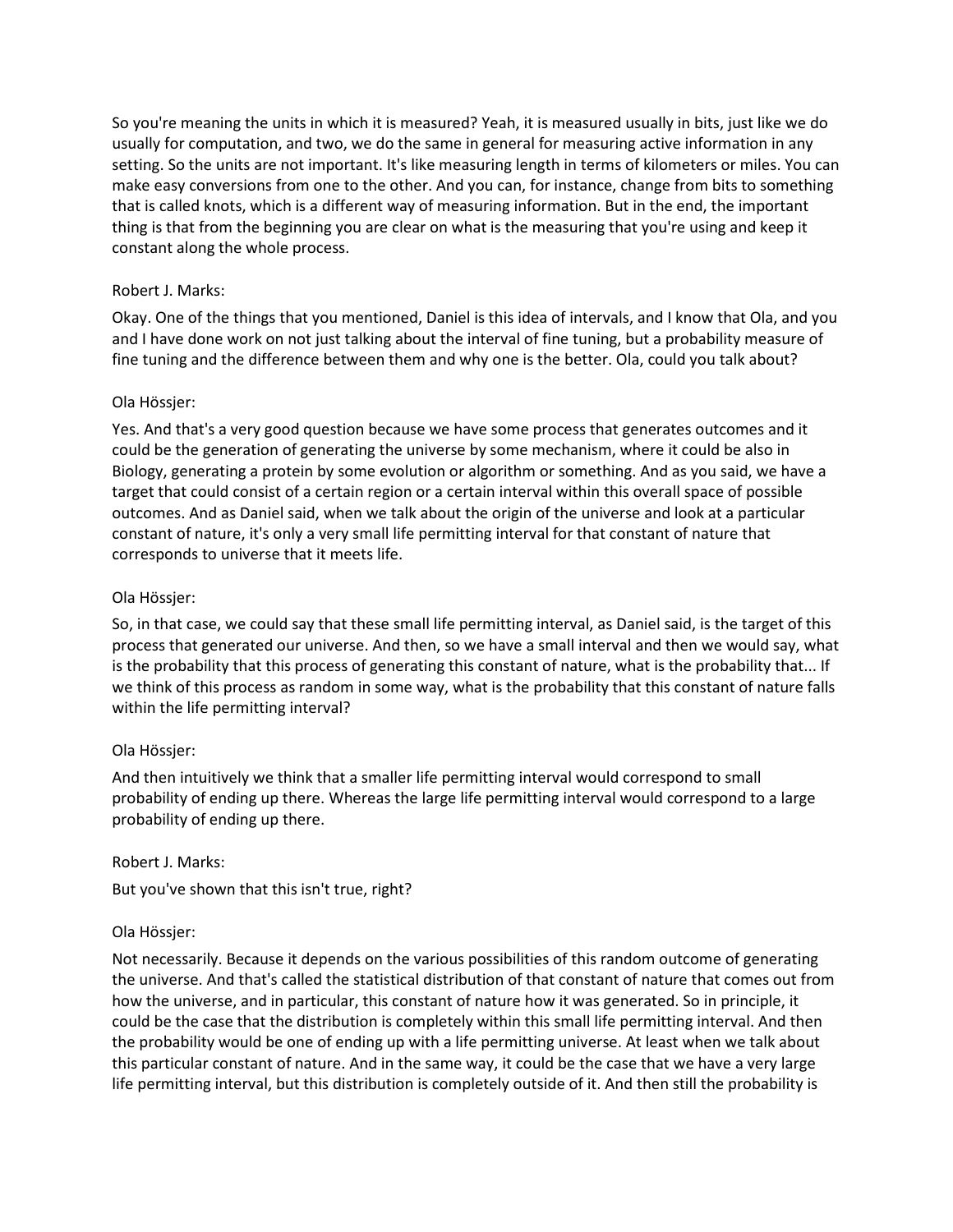zero, but these are exceptions. So in our paper, we have a general way of choosing this distributional, the value of the constant of nature, which is outside of the universe.

# Ola Hössjer:

So how it was constructed, we have very little knowledge about it. So we use maximum ignorance or maximum entropy. So that gave us a clue, which distribution to choose for this constant of nature. And then it's typically the case that a small interval gives us more probability and the large interval gives a large probability. And actually, we have some freedom of choice of choosing these distributions. So we actually take the... We are quite conservative. So we take the largest possible probability of ending up in this life permitting interval. And if it's still a small, then we can say with more confidence that yes, this universe is fine tuned with respect to this constant of nature.

# Robert J. Marks:

So a question is you use the term maximum entropy. I think most people are familiar with the idea of maximum entropy associated with thermal dynamics. And I think there's a relationship here. But as a statistician, you used the term maximum entropy in a different context in a more of a mathematical context, is that right? Could you elaborate on that a little bit?

# Ola Hössjer:

Yes. That is correct. And this is something called Bayesian statistics. So we have a certain parameter, the value of this constant of nature, and we use a certain prior distribution for that constant of nature. And then there is something we observe, the life permitting interval or physicists have determined it. That's the likelihood part. And then the question is in Bayesian statistics, how do we choose this prior information? And you could choose this in different ways. It could be chosen on subjective grounds, different people chose it differently.

# Robert J. Marks:

Now with this prior it'd be something like the domain expertise that I talked about?

# Ola Hössjer:

Yes, it could be. Yes. Then if you have prior knowledge, then you can use that. If you have previous data, you could use that in order to choose the prior distribution. But if you don't have any prior knowledge or prior data whatsoever, then you can let the prior be chosen in such a way that it corresponds to lack of knowledge. And that is maximizing epistemic uncertainty. So it's not like in thermo dynamics. When entropy means another thing, the degree of disorder. Here, it means the degree of lack of knowledge about the value of, in this case, the constant of nature. So we want to maximize our degree of uncertainty about the value of these constant of nature before we have observed anything. And that means maximizing entropy. And that's a bit more tricky when the domain is unbounded. For a bounded domain, is simply taking a uniform distribution. But we have a way to circumvent that.

# Robert J. Marks:

Yeah, that's one of the relationships between the mathematical idea of maximum entropy and the thermodynamic. Usually we think of thermodynamics as if you're in a room then maximum entropy corresponds to all of the velocities of the particles, the distribution being the same, and every point in the room. And we can't have the situation where all the molecules accumulate in the upper right-hand corner of the room. They have to be spread uniformly. And that is directly to the idea of maximum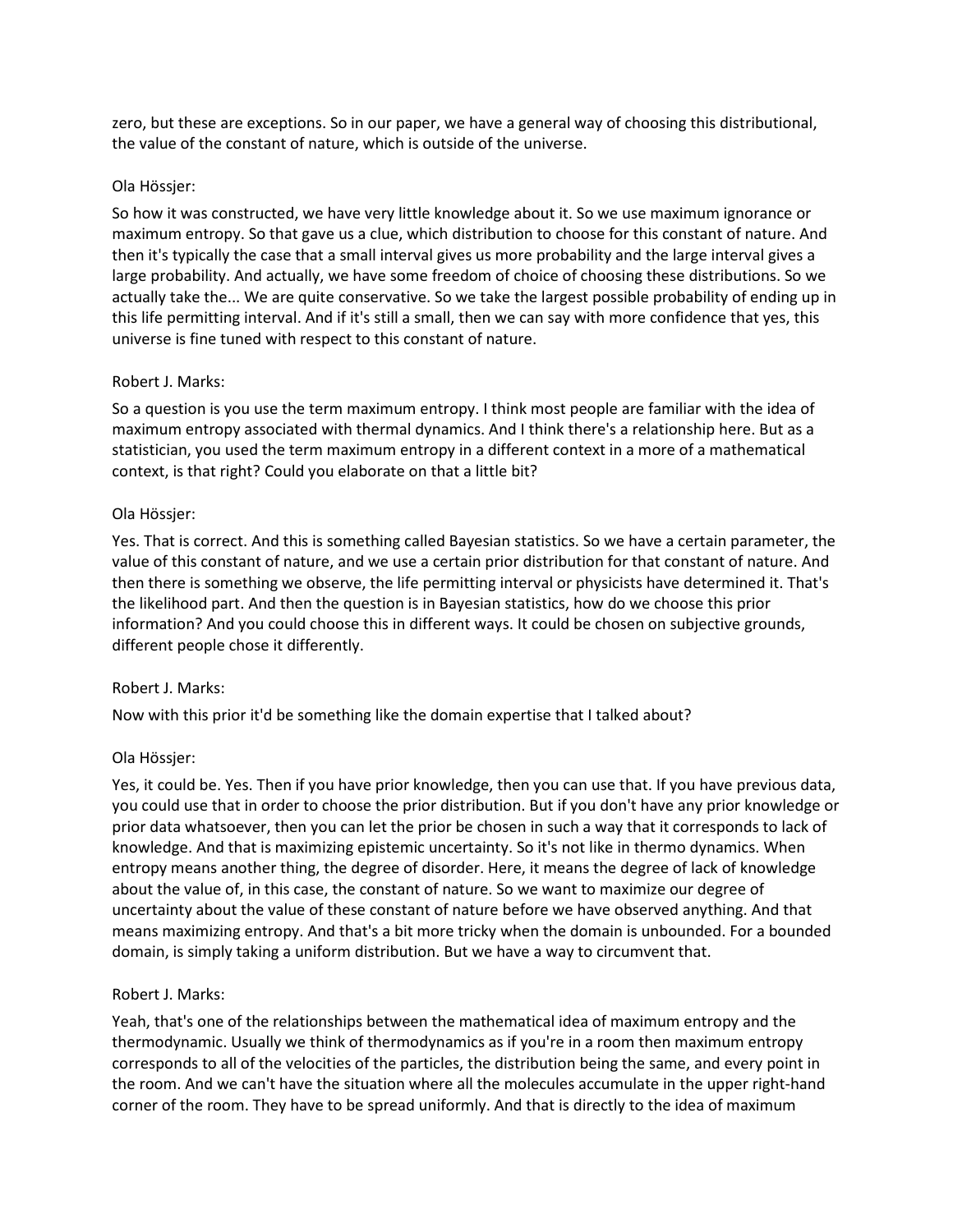entropy that you're talking about in mathematical sense. But also the way that I relate to this is that maximum entropy is applicable elsewhere in unbounded domains.

#### Robert J. Marks:

One of which is the distribution of pressure on earth from the surface as you go to outer space. Now, it isn't bounded in a room, but as you go from the surface to outer space, you still have a maximum [inaudible 00:17:06] distribution, but that turns out to be something called an exponential distribution. And that is maximum entropy with those boundary conditions. So those are the things that you're talking about in terms of maximum entropy in different domains, bounded and unbounded. Does that fair?

#### Ola Hössjer:

Yeah. So, we talk about maximum entropy in terms of maximizing our degree of ignorance, our epistemic uncertainty about the value of this constant. So even though when we talk about pressure and things like that, then we talk about a physical system in a slightly different way. It's still amazing that you get a distribution that maximizes entropy and in this case, yes, as you say, we have an unbounded domain, but the exponential distribution... If we look at all the distributions on the positive realign or the distribution that puts all its probability mass on positive numbers, then the exponential distribution maximizes entropy subject to a constraint, the side constraint on the expected value or the distribution, the first movement. So yeah, it's amazing that we can actually have maximum entropy distributions in nature in this way, even for unbounded domains. So yeah, that's amazing.

#### Robert J. Marks:

Yeah. It seems to be ubiquitous. Doesn't it? You mentioned Bayes'. And Daniel, I'd like to ask you about this. One of the thing about Bayes' is that it's criticized by its a posteriori or after the fact probability. Let me illustrate. If you were to apply Bayesian analysis or after the fact analysis to the probability that the three of us would be here. One in Sweden, one in Columbia, one in Texas, and we've been doing a podcast. I don't know if it makes a lot of sense to talk about the probability we would be here doing this. So what am I missing here?

#### Daniel Díaz:

Yeah. So before answering that question, Bob, let me just make another comment on small intervals, small probability on fine tuning.

Robert J. Marks:

Yes, please.

# Daniel Díaz:

Because fine tuning is usually taught in terms of the small life permitting interval for the given constant of nature. But I think that what we have shown it is more important, it is more probability for the small interval than the length of the interval itself. So that being said, the good definition for fine tuning basically of an event is just that that event has a very small probability. That is a better definition of fine tuning than just having a small length interval. Maybe it is more appropriate to speak about the small probability of the interval, because in that sense, it does not matter if the interval, as Ola was saying, has a big length or a small length. What is important is the probability that is associated to it. And that's going to be a better definition of fine tuning, a much more accurate definition of fine tuning.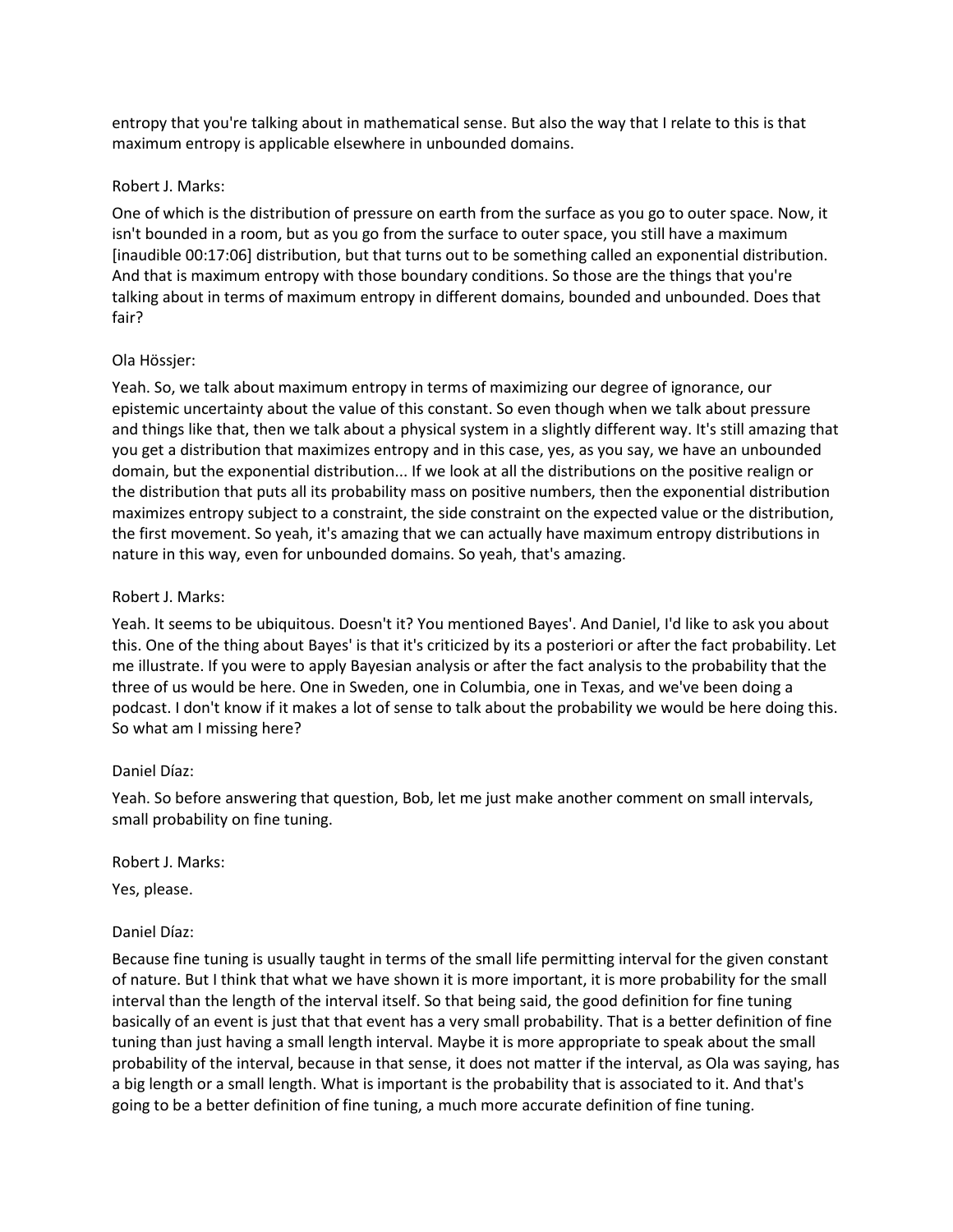That makes a lot of sense to me. I've seen some fine tuning videos and they say, okay, this constant, whatever it is, maybe the speed of light, that if the universe has fine tuned to allow for the existence of life, let's say this is an inch. And we look at all the other possibilities, then that spatial interval extends from the surface of the earth, the surface of Jupiter or something like that. And the probability, not the probability, but the interval for life permitting is a small one. That's really not important as to what you're saying is that, it isn't that the interval is small. The question is what is the probability that you exist within that interval?

# Daniel Díaz:

Yes, that's right. And there's something very interesting about it. I think Ola also mentioned a little bit about this too. And it is the fact that actually... This could lead to a reconfiguration of the fine tuning problem in which sometimes even very, very large intervals. Intervals of a very large length, even infinity could actually have a small probability. And that happens sometimes in probability. You can have some intervals even of infinite length that half is more probability, but also...

# Robert J. Marks:

Wait, say that again, you can have intervals of infinite length, which have small probabilities. That was an important statement. I just wanted to pause there and point out and let that sink in a little bit. Go ahead.

# Daniel Díaz:

So let me choose give... This is a technical example, but imagine that your space is the whole real length and you know then the distribution you were thinking of has a first finite moment, that's going to be the mean, and then it has source of a second moment that is finite too, which is saying that it has a variance. Then you know that the maximum entropy distribution for that space is going to be a normal distribution with that mean and that variance that you were thinking of.

# Daniel Díaz:

In that case, you can take for instance, the interval from minus infinity, I don't know, to my news, 10 trillions. And that's going to be an interval of infinite length, but the probability is going to be very, very slow. It is going to be more close to zero than to any other thing, basically to put it informally. The probability is still going to be positive, but it's going to be so, so small that it is negligible in most cases. So that's a good definition. Then fine tuning it's the better definition to think of this more probability of the event that you're considering than the volume or the length of the event itself.

# Robert J. Marks:

Okay. So I think the takeaway here is that intervals are okay, and okay way to measure fine tuning, but probabilities are much better?

Daniel Díaz: Yeah. It's a much more accurate.

Robert J. Marks: It's better to talk about the probability.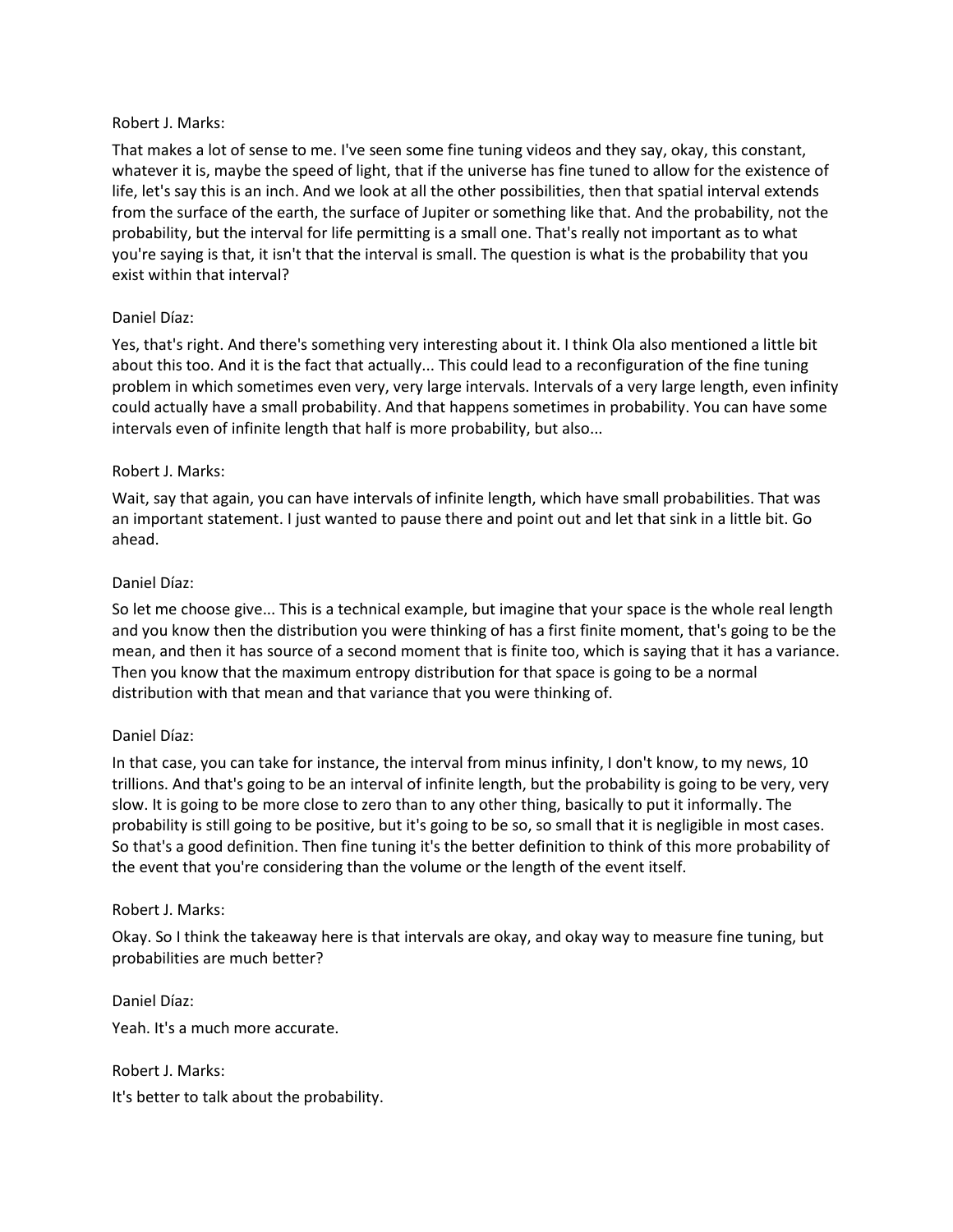#### Daniel Díaz:

Yeah. That's true. And now regarding your second question or the question about the importance of Bayes' theory, or as it is called in the statistics in contrast to frequentist theory. This has been a long, long debate. It's very long debate in the history of statistics between these two positions. Between frequentist and Bayesianist as you could think of. These are two different approaches to statistics. And the interesting thing is that as far as I'm concerned, I can see many cases in which one of the approaches is better than the other, and the opposite is also through in many cases in which the other approach is better than the previous one. So it depends on the problem that you are working on, that you're going to have some....Problems for each of the approaches you were considering.

# Robert J. Marks:

Okay. And in fact, both of them have applications. As an engineer I'm always interested in reduction to practice. And one of the things that Bayesian statistics is used for is something like spam filtering, where you gather a lot of emails and you figure out what is the probability that if a Nigerian prince is mentioned in the spam. We all remember the spam about the Nigerian prince trying to get you to give money to this Nigerian prince. And it was a spam and a lot of people fell for it. But you can look at data that appeared in the past, and the probability that the Nigerian prince given spam, and you can figure that out. You can look at all of the labeled emails and look at all of the ones that have been labeled spam and figure out how many that had Nigerian prince in them were actually spam.

#### Robert J. Marks:

And then Bayes flip side around and your spam filter figures out the probability it was spam given that it mentioned the Nigerian prince. And so therefore it's much more complicated than... Not more complicated, but well, the spam filter is much more complicated than this. But that's a simple illustration. And this works, and this is the reason we use Bayesians statistics. Now, if you look at an email that has Nigerian prince in it, it's either spam or it isn't. But your Bayesian statistics can say, what is the probability that this email already given or already sent, already received? What is the probability that it is spam? So it does make sense to me. And as an engineer, I always say that reduction to practice is the proof of the validity of a theory. So I think that the criticisms of Bayesian statistics that I mentioned was totally inaccurate. It's not a good argument.

# Daniel Díaz:

Yes, you're right. So it all depends on the context that you are talking of. So as you were mentioning for spam filtering, Bayesian approach is very useful. It is also useful in some areas of medicine. I work in biostatistics, so I know that in many, many analysis of treatments, Bayesian results are very useful and more useful in some cases than the frequentist approach. But as I say, there are other approaches, there are other problems in which the frequentist approach works better. The important thing for our conversation is that actually the right way, I think, to approach our problem was using Bayesian theory and Bayes' theorem in order to determine what was the distribution of maximum entropy to use. So for fine tuning in order to avoid certain problems that were there in the past, the right approach was to consider that prior distribution was given in terms of the maximum entropy. And that is also done with the help of the Bayes' theorem on Bayesian theory.

#### Ola Hössjer:

Yes. I totally agree with that because we use Bayesian statistics and put a prior distribution on the possible values or a certain constant or nature. Because the Bayesian statistic approach, not the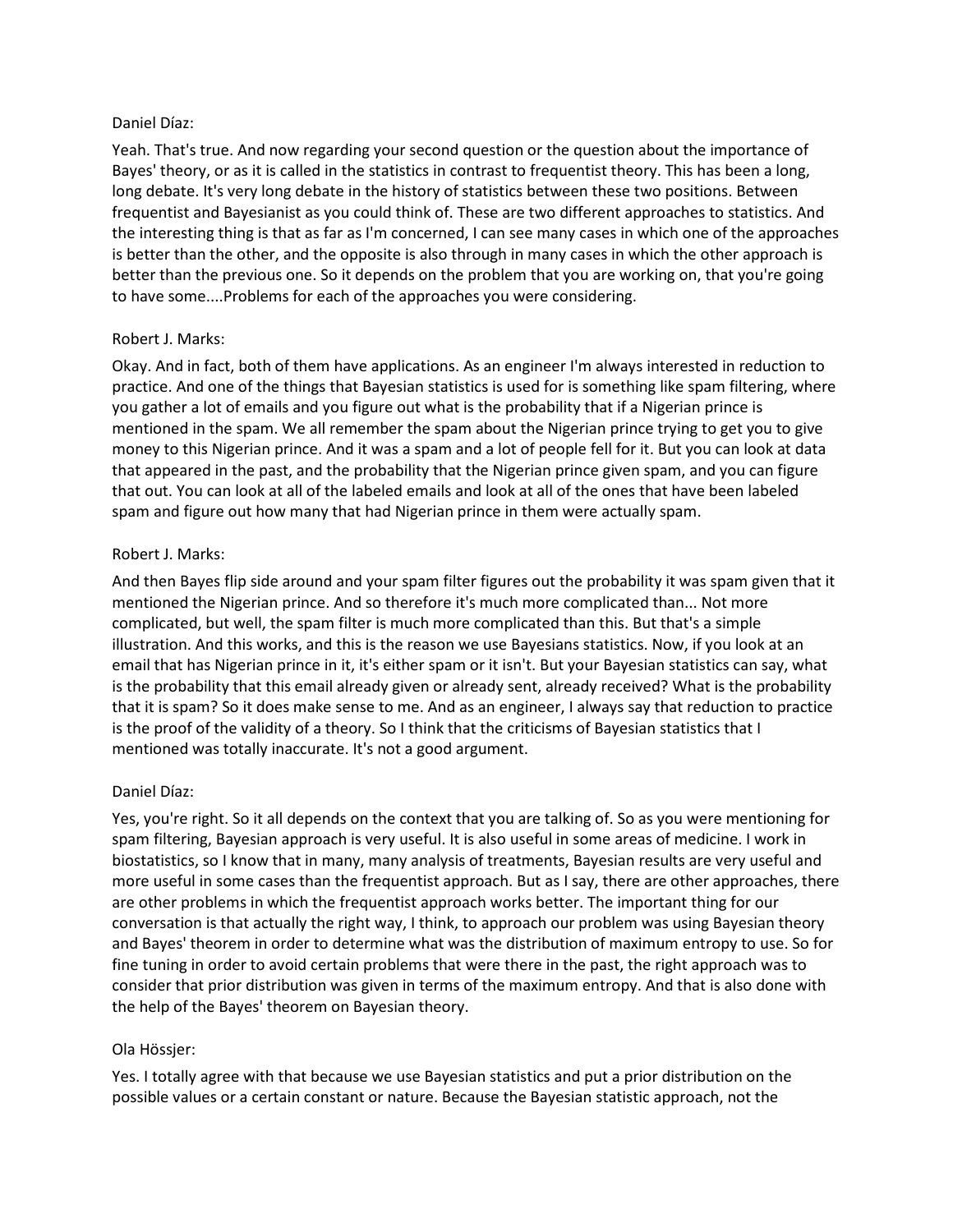frequentist approach, we are in fact, able to talk about the probability of this interval, because we use a Bayesian approach. With a frequentist approach that would not have been possible. We could only talk about how consistent each possible constant of nature is with data and so on.

#### Robert J. Marks:

Excellent. So the frequentist approach talks about probabilities events, which haven't happened yet, whereas Bayesian talks about the probability of events that have already occurred by turning that around. I think that that's an accurate depiction. Is that fair?

#### Ola Hössjer:

Yes. Because in Bayesian statistics, you have probabilities of the past, that is your prior, what you believe about a certain parameter, for instance the constant of nature. And then what is going to happen, that is a data that you might not have collected yet. Then you also have a distribution or that also in Bayesian statistics, whereas in frequentist statistic you only impose a probability distribution on data for the future, so to speak, not from the past. From the past, you regard each possible value of this parameter, is possible value of these constant or nature as a fixed constant. You don't put the distribution on it.

#### Robert J. Marks:

Excellent. Well, I want to bring us back on track just to remind what we're doing. We're talking about fine tuning and the ways that fine tuning could be measured. We've gone through the method of active information, measuring of active information, measuring small intervals, and also probability of fine tuning existing. The next one I want to ask Daniel about is specified complexity as a measure of the fine tunedness. Is that the right word? How well a process is fine tuned? Daniel, what is specified complexity and how does it measure fine tuning?

# Daniel Díaz:

Okay. So let me talk about a specified complexity in the context of fine tuning of our main topic here. So we can think of the life permitting interval as an interval that is a satisfying a very special or that is fulfilling a very special function. And it is that outside it, life as we know it could have not existed in our universe. So in that sense, that is more interval is fulfilling a very important function. It is satisfying a very important function in that sense, just to put it in very simple terms. We could say that, that life permitting interval is a specified. Now in a specified complexity, there are basically two components, the specification and the complexity. So the specification is given by the function the interval is fulfilling. As I said again, if the constant is inside the interval, it is going to allow for a universe to have life.

# Daniel Díaz:

But if the constant is outside the interval, then no life could exist in the universe at least as we noted. We are thinking of carbon based life here. And that is as much as we can say, in very simple terms, or we can talk in very simple terms of their specification. On the other side, complexity is more simple to understand. It is simple. You can think of complexity as very small probability. So in very simple terms, you can think of complexity, something that is improbable. So complexity is inversely proportional to probability. The more probable an event is the less complex it is. And also the less probable an event is, the more complex it is. So when we are thinking in terms of fine tuning, then the life permitting interval is specified. So what we need to measure now is its complexity. We need to know if it's probability is more. And then that is how a specified complexity makes its way in the context of fine tuning.